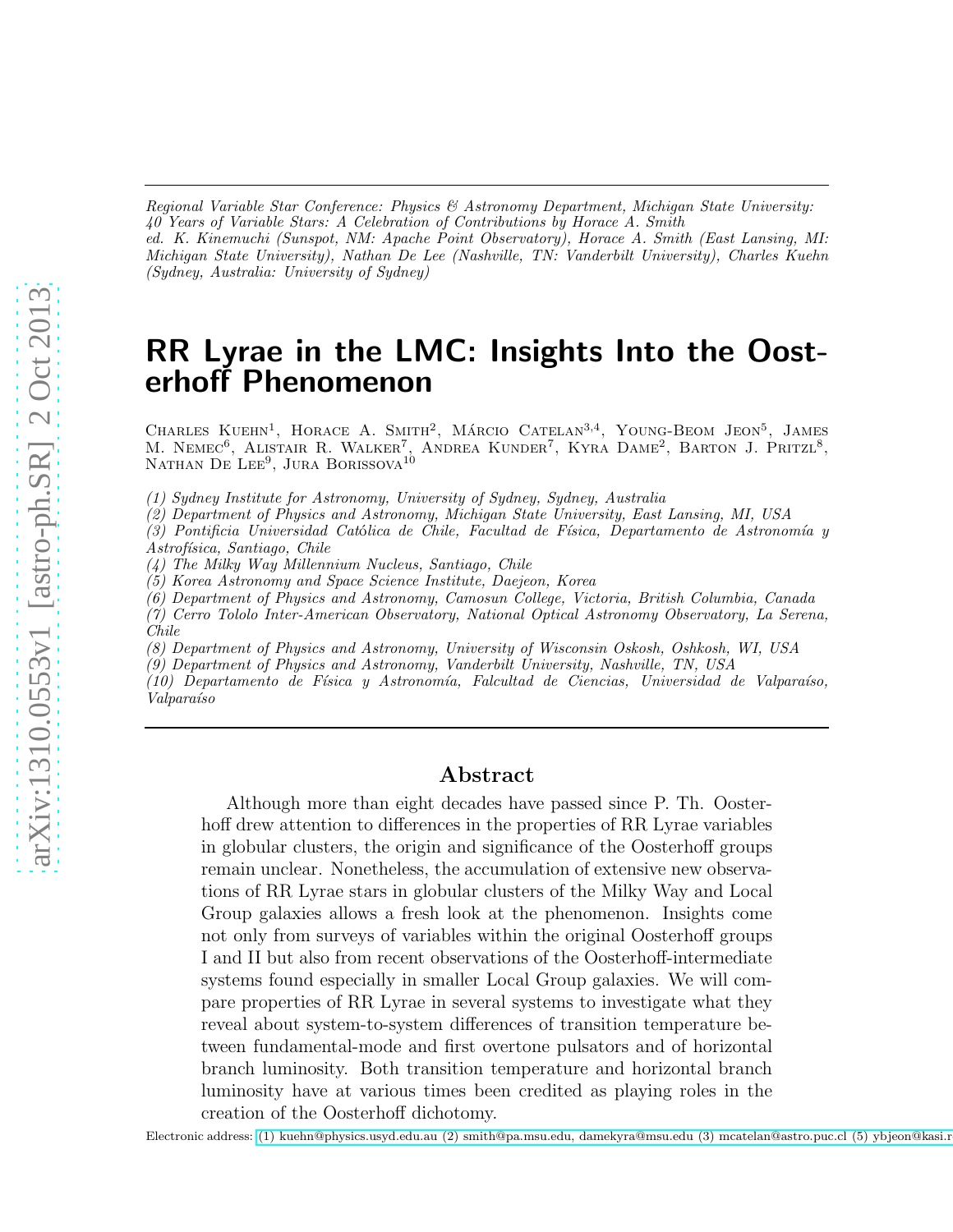

<span id="page-1-0"></span>**Figure 1.**— Average period for RRab stars  $\langle P_{ab} \rangle$  vs [Fe/H] for globular clusters in the Milky Way (*left*) and nearby dwarf galaxies and their globular clusters (right). Figure reprinted from [Catelan](#page-14-0) [\(2009b\)](#page-14-0) with permission.

## 1. Introduction

[Oosterhoff \(1939](#page-15-0)) noticed that globular clusters in the Milky Way could be divided into two groups based on the average periods and number fraction of their RR Lyrae stars. Although his original sample size was only five globular clusters, additional analysis [\(Oosterhoff 1944](#page-15-1); [Sawyer 1944\)](#page-15-2) confirmed that this division existed, and these groups were subsequently named after Oosterhoff. Oosterhoff I (Oo-I) globular clusters tend to have shorter average periods for their RR Lyraes, and are more metal-rich than Oosterhoff II (Oo-II) clusters [\(Arp 1955;](#page-14-1) [Smith 1995\)](#page-15-3). The number fraction (the ratio of number of first overtone dominant RR Lyrae to total RR Lyrae) tends to be lower in Oo-I clusters.

A plot of the average RRab period  $(\langle P_{ab} \rangle)$  vs cluster metallicity for Milky Way globular clusters (Figure [1,](#page-1-0) left panel) clearly shows the two Oosterhoff groups as well as a zone of avoidance between them, called the "Oosterhoff gap". The right panel of Figure [1](#page-1-0) shows  $\langle P_{ab} \rangle$  vs [Fe/H] for stellar systems in Local Group dwarf galaxies. When one includes Local Group dwarf galaxies, the Oosterhoff gap disappears as stellar systems populate this region, as seen in Figure [1.](#page-1-0) In fact, these extragalactic objects seem to preferentially lie in the gap [\(Catelan 2009b](#page-14-0)).

These Oosterhoff-intermediate (Oo-Int) objects, as the globular clusters and/or dwarf galaxies that fall into the gap are referred, present a challenge to the accretion model for the formation of the Milky Way halo [\(Bullock & Johnston 2005](#page-14-2); [Abadi et al.](#page-14-3) [2006;](#page-14-3) [Font et al. 2006\)](#page-14-4). Of the 43 Milky Way globular clusters that contain at least five identified RR Lyrae stars, only four of these clusters can be classified as Oo-Int, and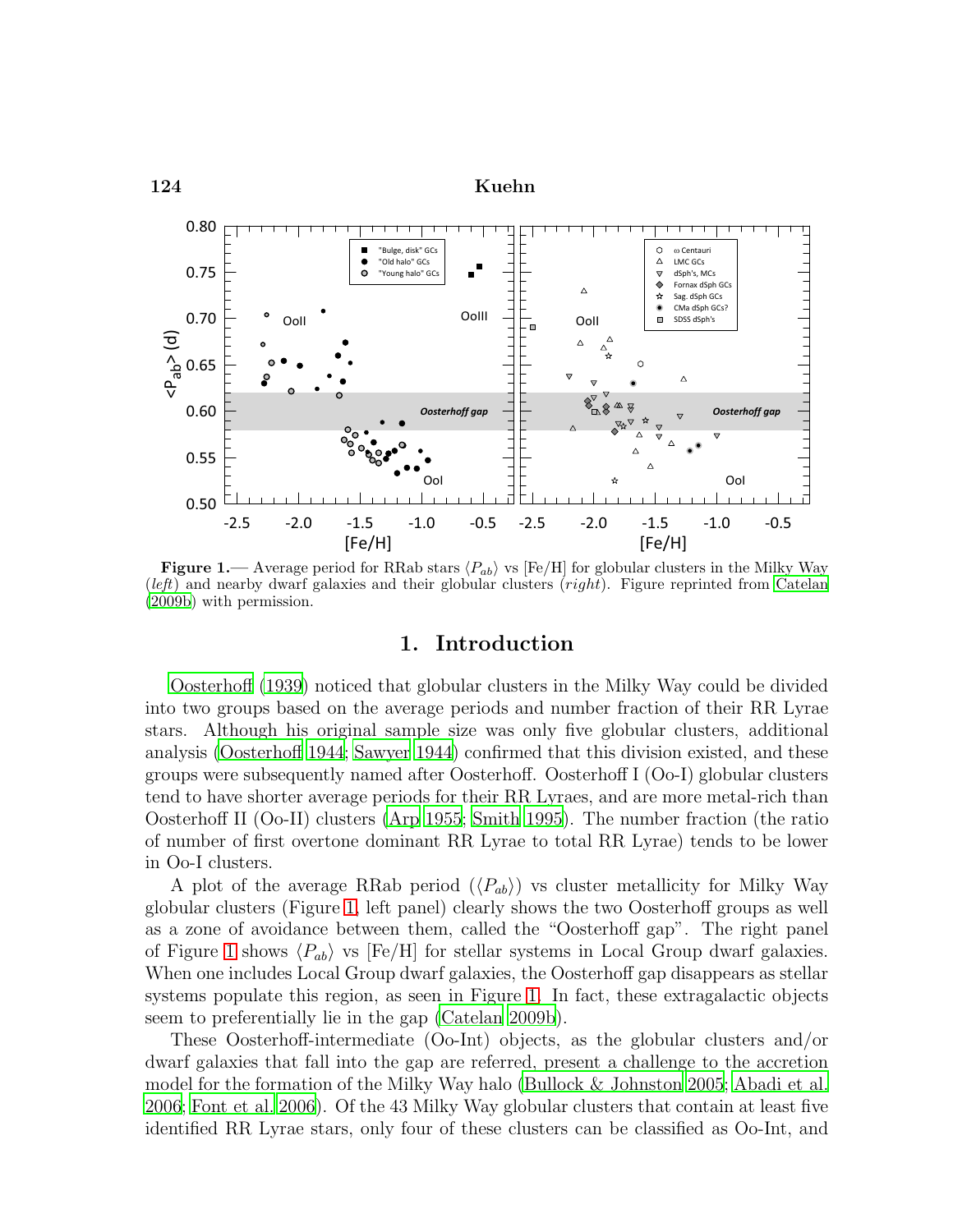#### RR Lyrae in the LMC 125

they are on the edges of the Oosterhoff gap. Looking at the nearby dwarf galaxies and their globular clusters, of the 36 objects with at least five identified RR Lyrae stars, 17 of them are classified as Oo-Int. Performing a Kolmogorov-Smirnov test reveals that there is only a 1.8% chance that these two sets of objects are from the same parent population [\(Catelan 2009a\)](#page-14-5). If the Milky Way halo formed by accreting objects like the early counterparts of the current dwarf galaxies, then we would expect to see RR Lyrae stars in the halo with the same Oosterhoff classification as we see in the dwarfs. The presence of the Oosterhoff gap when looking at the globular clusters in the Milky Way halo indicates that if the halo formed from accreting dwarf galaxies, these accreted galaxies did not look like our current dwarfs [\(Catelan 2009a\)](#page-14-5). The Oosterhoff dichotomy is also present in the field stars of the Milky Way halo which consists primarily of an Oo-I population with a significantly smaller Oo-II population [\(Vivas et al.](#page-15-4) [2004;](#page-15-4) [Kinemuchi et al. 2006;](#page-15-5) [Drake et al. 2013\)](#page-14-6).

Clearly one must understand the Oosterhoff phenomenon if one is to fully understand Milky Way formation. Our proximity to Milky Way globular clusters compared to extragalactic sources means that in general these objects are better surveyed. This results in Oo-I and Oo-II objects being more completely studied than Oo-Int ones. To better understand the nature of the Oosterhoff phenomenon, we targeted a series of globular clusters in the Large Magellanic Cloud to obtain well-sampled, high-photometric precision light curves for the RR Lyrae stars. The details of these observations and the results for the individual target clusters can be found in NGC 1466[:Kuehn et al.](#page-15-6) [\(2011](#page-15-6)), NGC 1786[:Kuehn et al. \(2012\)](#page-15-7), Reticulum[:Kuehn et al. \(2013\)](#page-15-8), and NGC 2210[:Jeon et al. \(2013](#page-15-9)).

# 2. Bailey Diagram Behavior of Oosterhoff-Intermediate **Objects**

In a Bailey (period-amplitude) diagram, RR Lyrae stars in Oo-I and Oo-II fall into distinct, separate positions. In general, Oo-I RR Lyrae stars are still on the zero-age horizontal branch (ZAHB), but some stars may have evolved off the ZAHB and appear in the same location on the Bailey diagram as Oo-II stars [\(Cacciari et](#page-14-7) al. [2005\)](#page-14-7). The pulsational characteristics of the RR Lyrae stars allows for the Oosterhoff trend loci to be determined for RRab and RRc stars in Oo-I and Oo-II clusters. These loci can be used to identify the Oosterhoff class of clusters and even individual stars. Do RR Lyrae stars in Oo-Int clusters also occupy similar positions on the Bailey diagram and can a locus for them be determined? To answer this we compare the Bailey diagram behavior of several different Oo-Int systems, the properties of which are summarized in Table [1.](#page-3-0)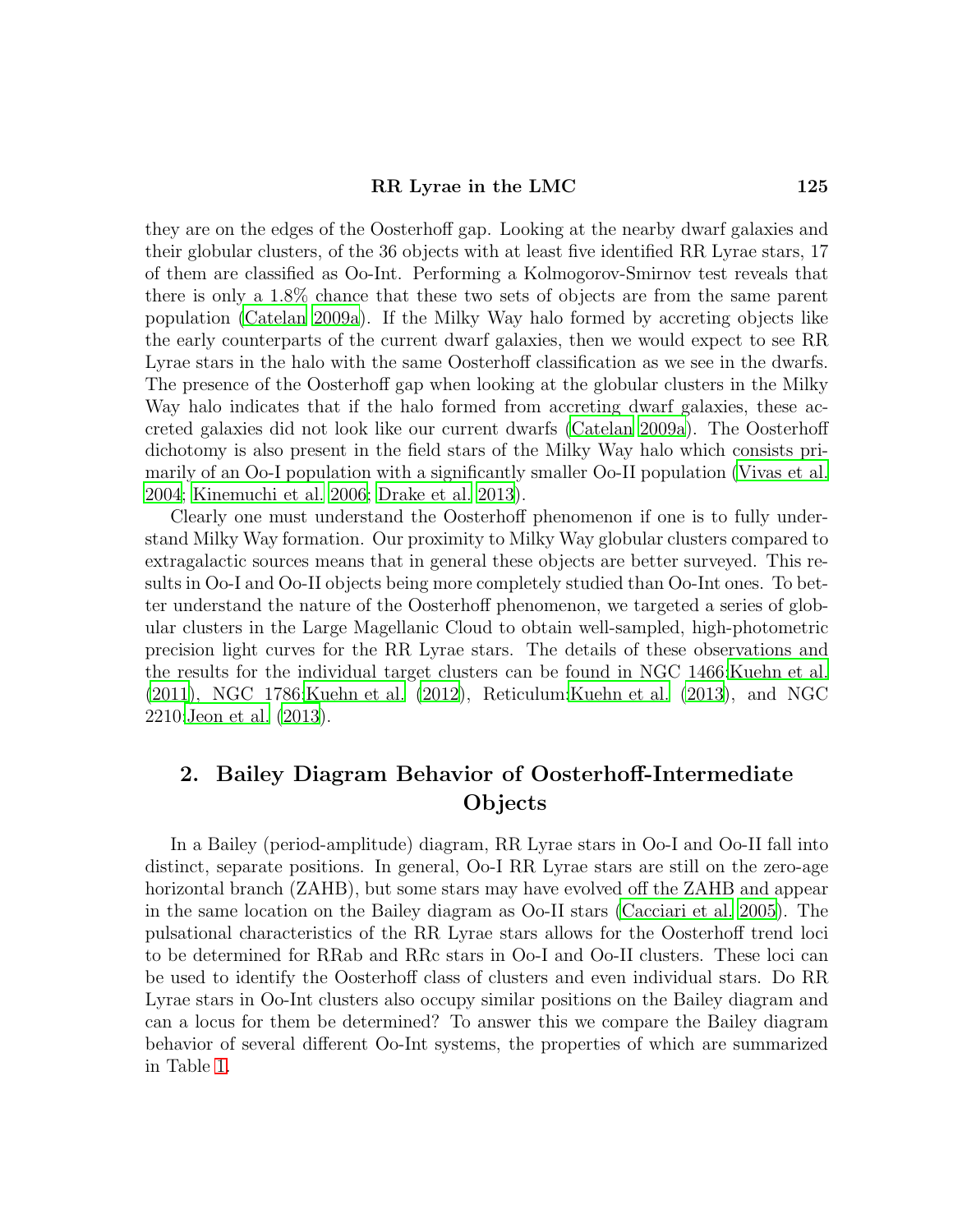| Object                                     | [Fe/H]                                             | HB Type $\langle P_{ab} \rangle$ $\langle P_c \rangle$ $P_{ab,min}$ $P_{c,max}$ |                                           |                                           |                                                |                                                | $f_{cd}$                             |
|--------------------------------------------|----------------------------------------------------|---------------------------------------------------------------------------------|-------------------------------------------|-------------------------------------------|------------------------------------------------|------------------------------------------------|--------------------------------------|
| NGC 1466<br>NGC 2210<br>Draco<br>M3<br>M15 | $-1.64$<br>$-1.65$<br>$-2.1$<br>$-1.55$<br>$-2.26$ | 0.38<br>0.65<br>0.18<br>0.67                                                    | 0.591<br>0.612<br>0.615<br>0.555<br>0.644 | 0.335<br>0.350<br>0.375<br>0.340<br>0.370 | 0.4934<br>0.5105<br>0.5366<br>0.4560<br>0.5527 | 0.3770<br>0.4355<br>0.4310<br>0.4860<br>0.4406 | 0.39<br>0.35<br>0.21<br>0.21<br>0.58 |

<span id="page-3-0"></span>TABLE 1 Properties of Stellar Systems Examined in Section 2



<span id="page-3-1"></span>Figure 2.— Bailey diagram, log period vs V-band amplitude, for the RR Lyrae stars in NGC 1466 (blue circles) and Draco (purple triangles). Red and green lines indicate the typical position for RR Lyrae stars in Oosterhoff I and Oosterhoff II clusters, respectively [\(Cacciari et al. 2005;](#page-14-7) [Zorotovic et al.](#page-15-10) [2010](#page-15-10)). Data for NGC 1466 are from [Kuehn et al. \(2011](#page-15-6)) while data for Draco are from [Kinemuchi et al.](#page-15-11) [\(2008\)](#page-15-11).

We first compare the Bailey diagram of NGC 1466 [\(Kuehn et al. 2011](#page-15-6)), a globular cluster in the LMC, and the Draco dwarf spheroidal galaxy [\(Kinemuchi et al. 2008\)](#page-15-11). Both objects are Oo-Int with Draco being more metal-poor ( $[Fe/H] = -2.1$ ) than NGC 1466 ( $[Fe/H] = -1.64$ ). In Figure [2](#page-3-1) we see that the RRab stars in Draco and NGC 1466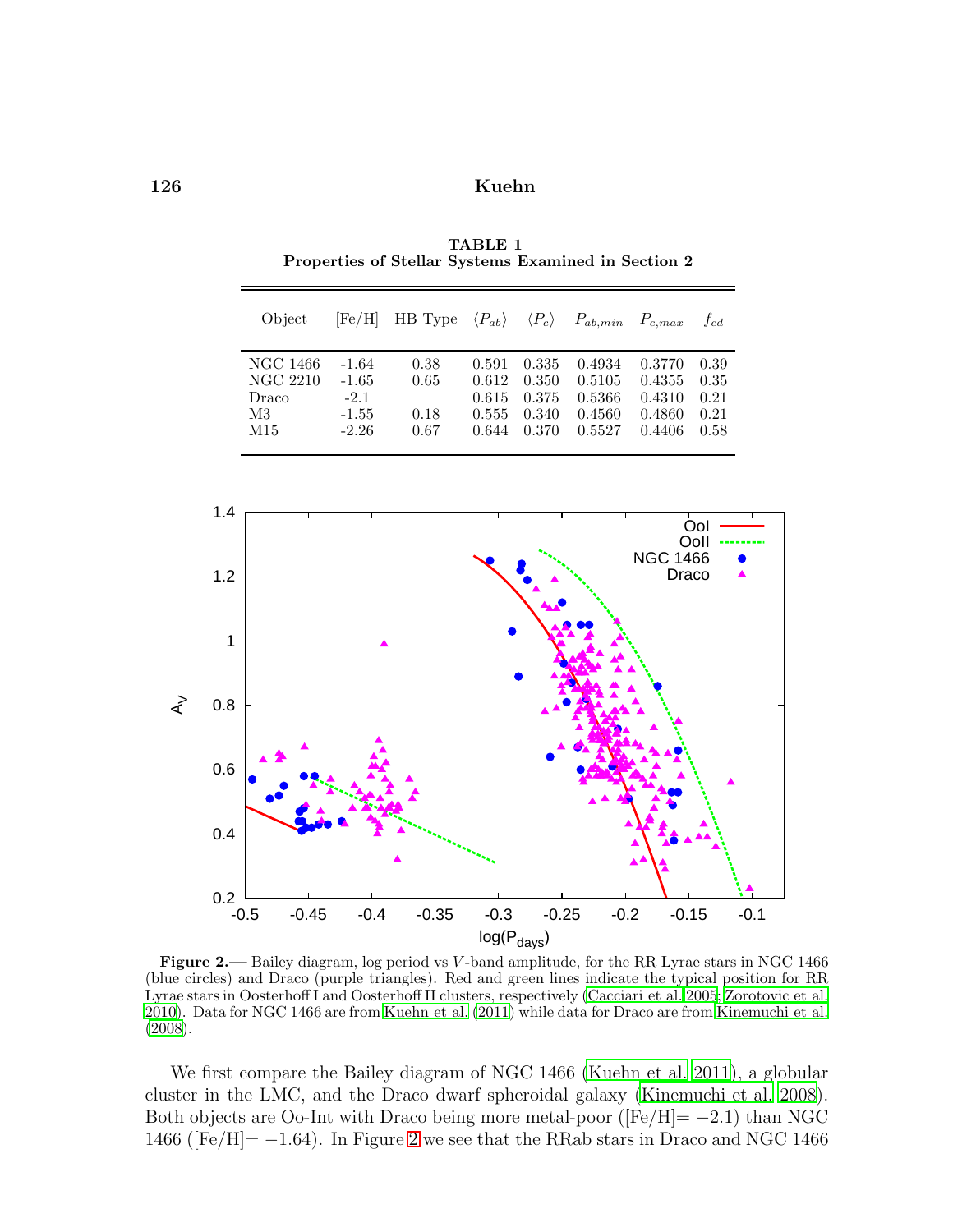

<span id="page-4-0"></span>Figure 3.— Petersen diagram showing the ratio of the first overtone period to the fundamentalmode period vs fundamental-mode period for the RRd stars in NGC 1466 (blue triangles) and Draco (green circles). Also plotted are the RRd stars in the LMC field (red plus symbols) from Soszyński et al. (2003).

occupy similar positions on the diagram and show a similar level of scatter. The main difference in the RRab stars is that in NGC 1466 the RRab's extend down to shorter periods  $(P_{ab,min,1466} = 0.4934$  days) than they do in Draco  $(P_{ab,min,Draco} = 0.5366$  days). Since Draco contains more RR Lyrae stars than NGC 1466, Draco contain 214 RRab's while NGC 1466 contains 30, this is unlikely to be due to statistical effects. In contrast to the RRab stars, the RRc stars in these two objects occupy very different positions on the Bailey diagram, with the RRc in NGC 1466 having shorter periods than those in Draco.

The RRd stars in both objects also show different characteristics. Figure [3](#page-4-0) shows the RRd stars for both NGC 1466 and Draco plotted on a Petersen diagram. All but one of the RRd stars in Draco have longer fundamental-mode periods and higher period ratios than those in NGC 1466. The RRd stars in Draco occupy a similar position to what is typically seen in Oo-II clusters while those in NGC 1466 enjoy a position similar to those in Oo-I objects [\(Popielski et al. 2000\)](#page-15-13).

The difference in metallicity between NGC 1466 and Draco cannot be the sole explanation for the differing Bailey diagram behavior of Oo-Int objects. This is immediately apparent when one compares the Bailey diagrams for NGC 1466 and NGC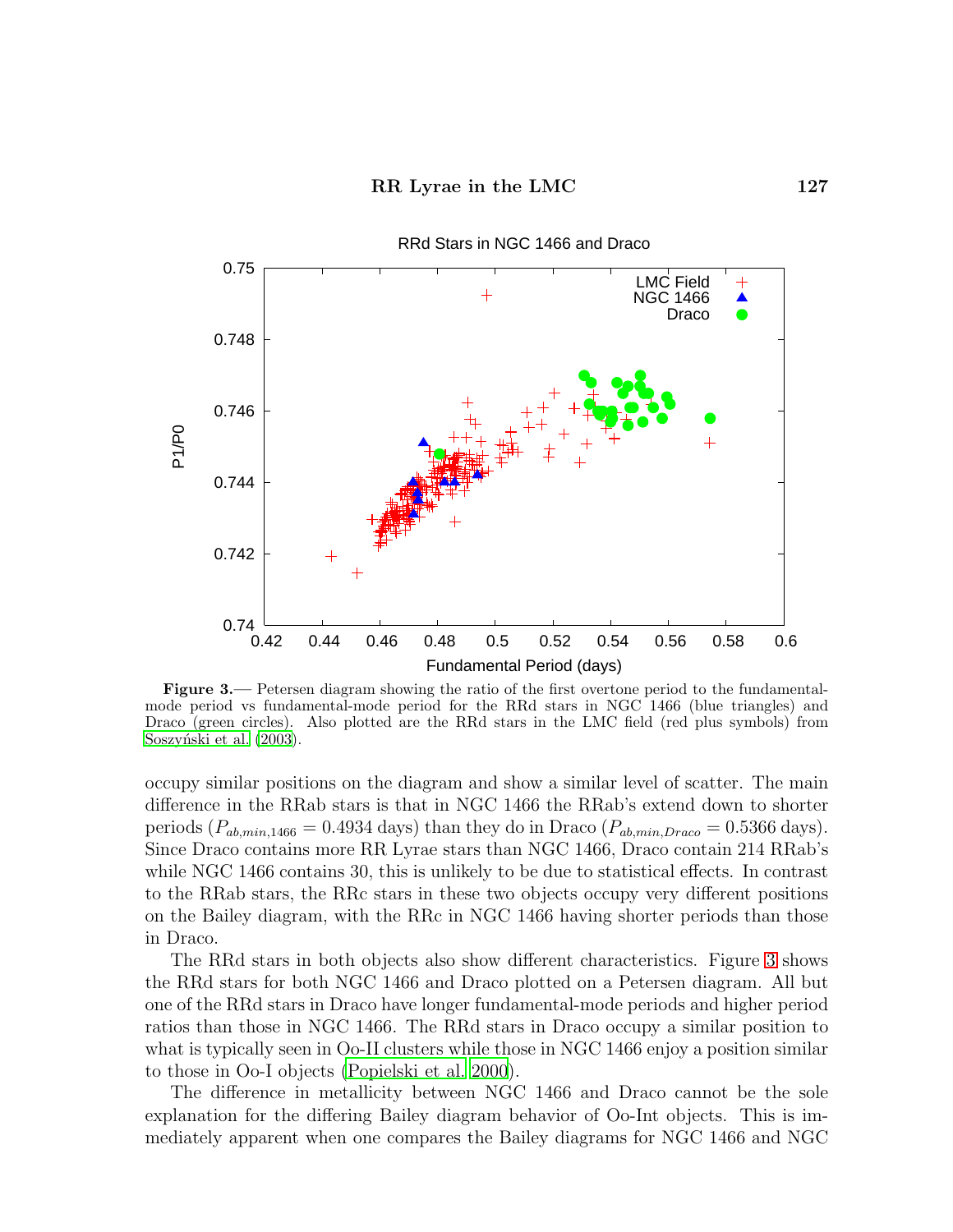

<span id="page-5-0"></span>Figure 4.— Bailey diagram, log period vs V-band amplitude, for the RR Lyrae stars in NGC 1466 (blue circles) and NGC 2210 (black triangles). Data for NGC 2210 is from [Jeon et al. \(2013\)](#page-15-9).

2210 (Figure [4\)](#page-5-0), which are both Oo-Int clusters in the LMC with metallicities that are nearly identical ([Fe/H]  $\approx -1.65$ ). Unlike NGC 1466 and Draco, both of which had RRab stars that clumped more toward the Oo-I locus, the RRab stars in NGC 2210 clump more towards the Oo-II line [Jeon et al. \(2013](#page-15-9)). Although there is a great deal of scatter, a similar trend is seen in the RRc stars. The locations of the RR Lyrae stars between these two clusters looks very similar to the difference in position between an Oo-I cluster and an Oo-II cluster.

#### 2.1. Oosterhoff-Intermediate vs Oosterhoff I/II Systems

Since NGC 1466 and NGC 2210 feature RRab stars that tend toward either the Oo-I or Oo-II loci, respectively, in the Bailey diagram, we examine how these two clusters compare to bona fide Oo-I/II clusters. Figure [5](#page-6-0) shows the combined Bailey diagram for the RR Lyrae stars in NGC 1466 and M3 [\(Cacciari et al. 2005\)](#page-14-7), an Oo-I cluster located in the halo of the Milky Way. M3 has a metallicity of  $[Fe/H] = -1.55 \pm 0.13$ [\(Smolinski et al. 2011\)](#page-15-14), somewhat more metal-rich than NGC 1466. The RRab stars in the two clusters occupy similar positions, though the majority of the RRab stars in M3 show tighter clustering around the Oo-I locus than those in NGC 1466. The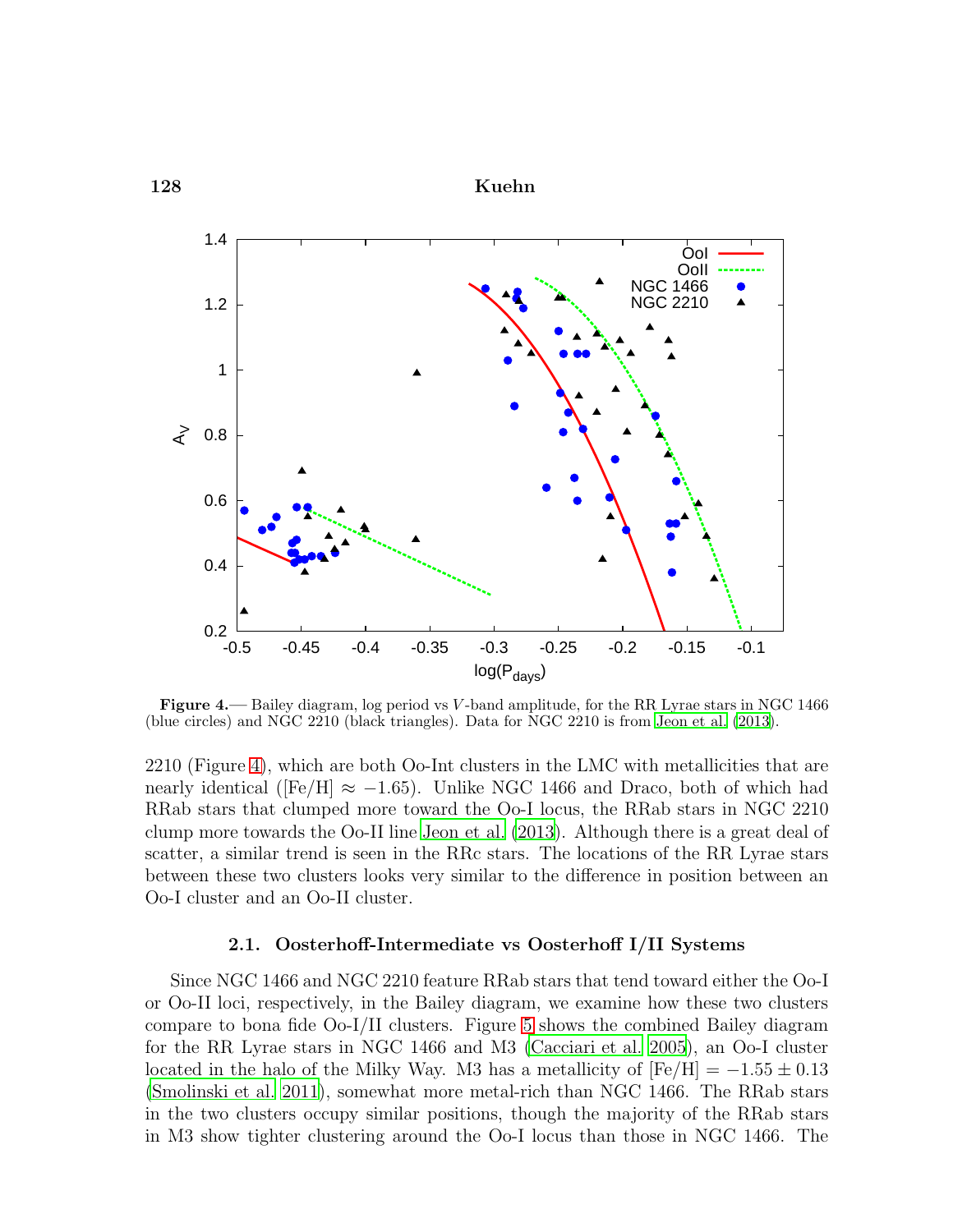

<span id="page-6-0"></span>Figure 5.— Bailey diagram, log period vs V-band amplitude, for the RR Lyrae stars in NGC 1466 (blue circles) and M3 (purple triangles). Data for M3 come from [Cacciari et al. \(2005](#page-14-7)).

other difference in the RRab stars is that the RRab in M3 extend to shorter periods than those in NGC 1466; the minimum period of an RRab star in M3 is 0.4560 days while in NGC 1466 it is 0.4934 days. More notably, a majority of M3 RRc stars have a smaller scatter about the Oo-I locus and are shifted toward a shorter period than their counterparts in NGC 1466. This shift in RRc periods, along with M3 having a shorter  $P_{ab,min}$ , supports the transition between RRab and RRc stars in M3 occurring at a shorter period than in NGC 1466.

We also compare NGC 2210 to M15 [\(Corwin et al. 2008\)](#page-14-8), a Milky Way Oo-II cluster with a metallicity of  $[Fe/H] = -2.26$  [\(Harris 2010](#page-14-9)). Figure [6](#page-7-0) shows the Bailey diagram for these two clusters. The RRab stars in both clusters show a great deal of scatter and largely occupy similar positions. The major difference in the RRab stars between the two clusters is that the RRab stars in NGC 2210 extend to a shorter period than those in M15;  $P_{ab,min} = 0.5105$  days in NGC 2210 and 0.5527 days in M15. If one removed the five NGC 2210 RRab stars that have a  $log(P) \le -0.25$ , the distributions of RRab stars in the two clusters would be essentially the same. The shorter-period RRab to RRc transition in NGC 2210 seems to be responsible for the Oo-Int classification of the cluster.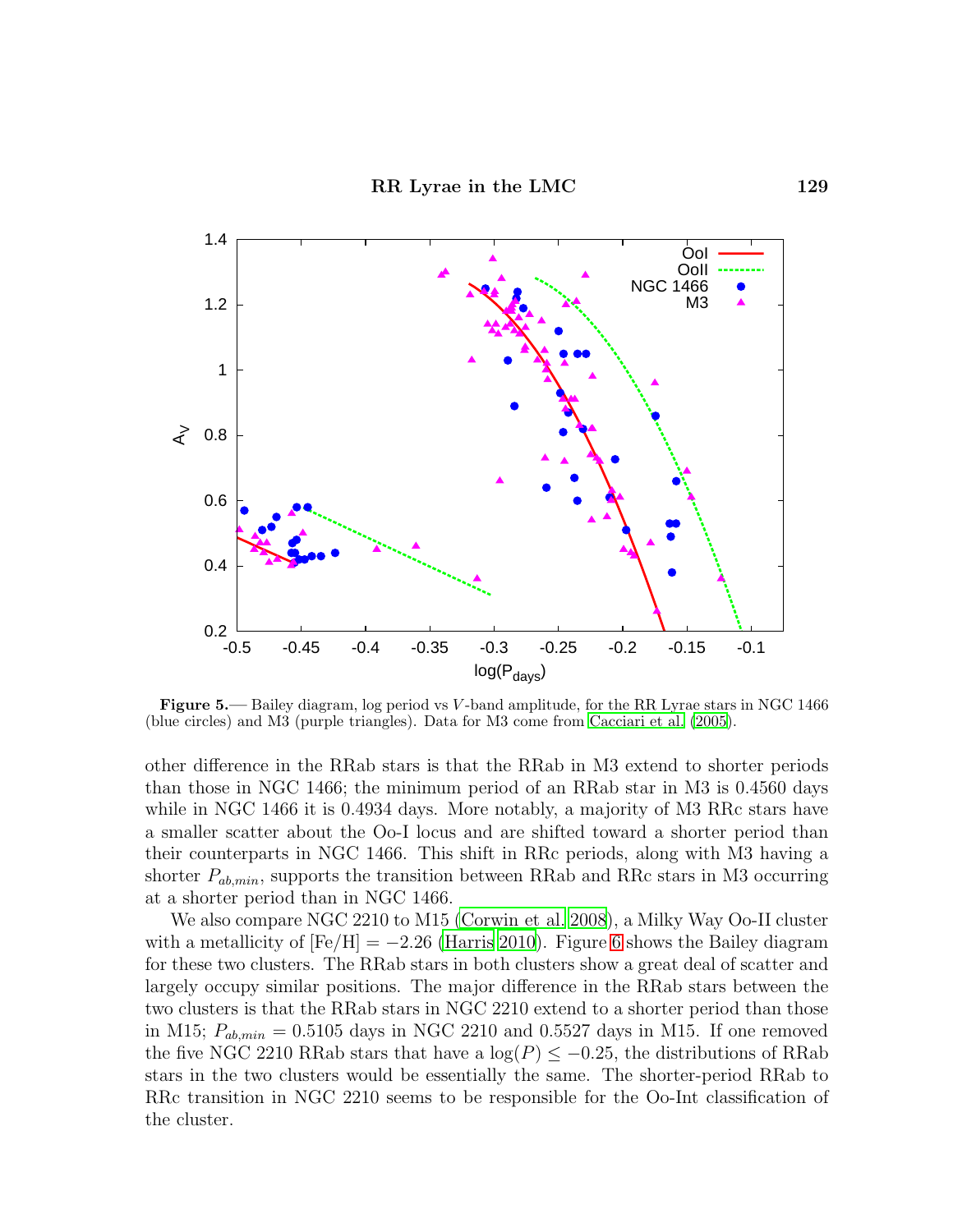

<span id="page-7-0"></span>Figure 6.— Bailey diagram, log period vs V-band amplitude, for the RR Lyrae stars in NGC 2210 (black triangles) and M15 (blue circles). Data for M15 is from [Corwin et al. \(2008\)](#page-14-8).

When compared to bona fide Oo-I/II clusters, the RRab stars in NGC 1466 and NGC 2210 seem to occupy similar positions in the Bailey diagram to the RRab stars in the comparison cluster. While the Oo-Int clusters show slightly more scatter in the position of their RRab stars, the factor that seems to drive the Oosterhoff classification of these clusters is the transition period between RRab and RRc stars, as indicated by the minimum period of the RRab stars.

# 3. RR Lyrae Physical Properties

Jurcsik & Kovács (1996); [Jurcsik \(1998\)](#page-15-16); [Simon & Clement \(1993](#page-15-17)) have shown that the Fourier parameters of RR Lyrae light curves can be used to estimate their physical properties. The RRab light curves were fit with a Fourier series of the form

$$
m(t) = A_0 + \sum_{j=1}^{n} A_j \sin(j\omega t + \phi_j),
$$
 (1)

while the RRc light curves were fit with a cosine series of similar form. The resulting Fourier coefficients and the relations from Jurcsik  $&$  Kovács (1996),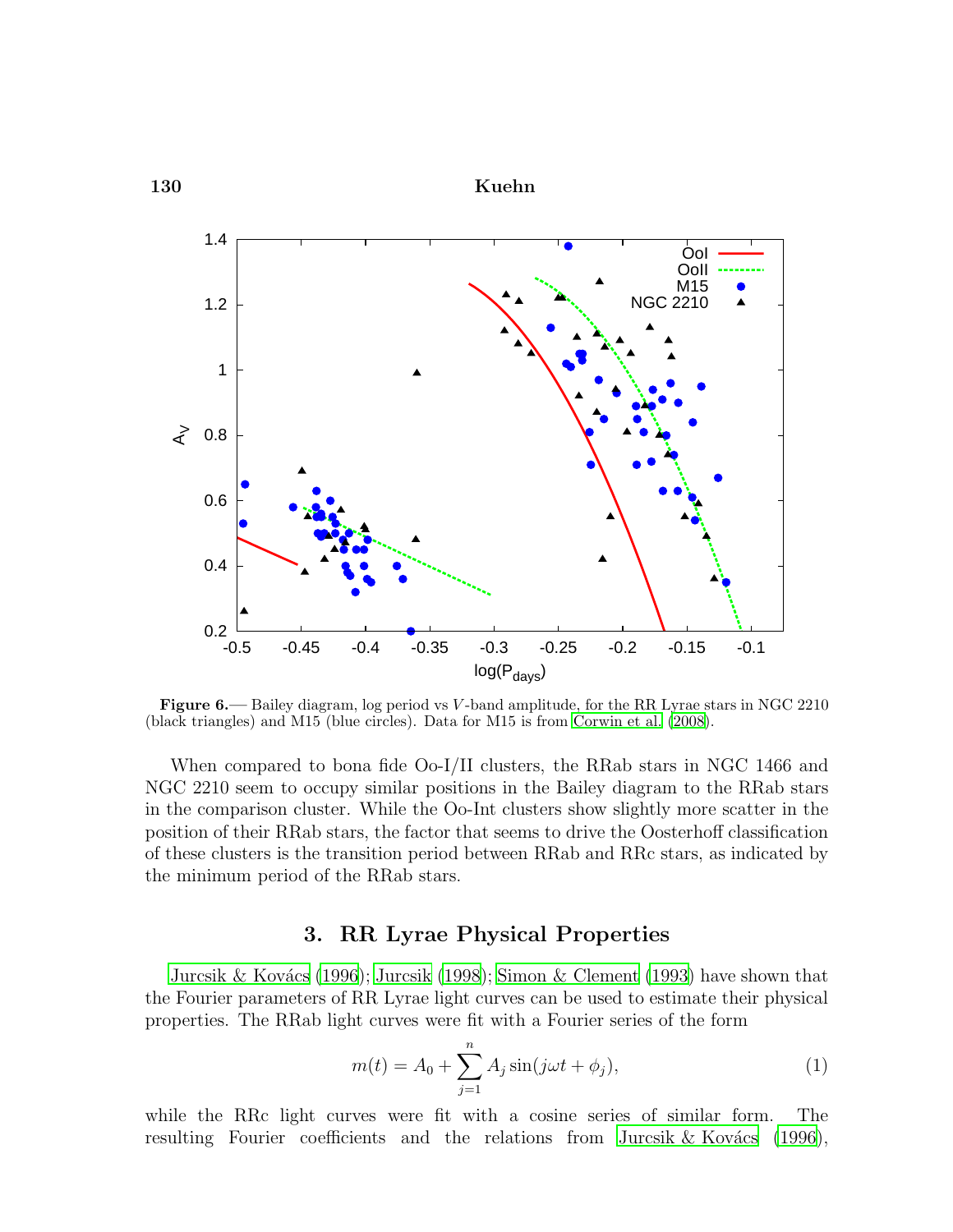#### RR Lyrae in the LMC 131

[Jurcsik \(1998\)](#page-15-16), Kovács & Walker (1999, 2001), [Simon & Clement \(1993\)](#page-15-17), and [Morgan, Wahl, & Wieckhorst \(2007\)](#page-15-18) were used to calculate the physical properties of the RR Lyrae stars. As a note of caution, the [Simon & Clement \(1993\)](#page-15-17) relations for RRc stars produce values that are in violation of the period-mean density relation [\(Catelan 2004](#page-14-10); [Deb & Singh 2010](#page-14-11)); despite this, the resulting values can still be used for comparisons between clusters. For further details on this method and the results from the individual clusters in our study, please see Kuehn at al. (2011, 2012, 2013) and [Jeon et al. \(2013](#page-15-9)).

Physical properties for several Milky Way globular clusters have been previously determined using this method (Contreras et al. 2010, Corwin et al. 2003, Lázaro et al. 2006, and references therein). We compare the physical properties for our target clusters (effective temperature, luminosity and mass of RRc stars and effective temperature and absolute magnitude of RRab stars) to these previously studied clusters to see if there are any correlations with Oosterhoff type. Figures [7-](#page-9-0)[11](#page-13-0) show the average physical properties for the RR Lyrae stars plotted against cluster metallicity for our target clusters and the previously studied Milky Way clusters; cluster metallicities are from [Harris \(2010](#page-14-9)).

Figures [7](#page-9-0)[-10](#page-12-0) show a roughly linear trend in the physical properties of the RR Lyrae stars versus cluster metallicity. Globular clusters of all three Oosterhoff types appear to fall along the same linear trend in these figures, suggesting that the physical properties responsible for the formation of RR Lyrae stars are the same in Oo-I, Oo-II, and Oo-Int objects.

The relationship between the  $V$ -band absolute magnitude and cluster metallicity, Figure [11,](#page-13-0) is the one exception to the linear trend in physical properties. Oo-I clusters form a linear trend with slightly increasing luminosity as cluster metallicity decreases; Oo-II clusters are systematically more luminous than the Oo-I clusters and appear to have a flatter luminosity vs cluster metallicity relationship. This step function relationship between metallicity and RR Lyrae luminosity was first seen in Omega Cen [\(Lee 1991\)](#page-15-19). The Oo-Int clusters straddle the break with NGC 1466 and M75 (grey triangle) [\(Corwin et al. 2003](#page-14-12)) falling with the Oo-I clusters while NGC 2210 fits in with the Oo-II clusters.

# 4. Conclusion

Unlike Oo-I or Oo-II objects, Oo-Int displays a wide variety of Bailey diagram behavior. Some Oo-Int objects have RRab stars that are similar to those in Oo-I objects while others have RRab stars similar to Oo-II objects. The RRc and RRd stars in Oo-Int objects also vary between being more Oo-I- or Oo-II-like but the behavior of the first overtone dominant pulsators (RRc and RRd stars) does not correlate with that of the fundamental-mode pulsators (RRabs). The difference in the luminosity of the RR Lyrae stars between various Oo-Int objects likely plays a role in these differences.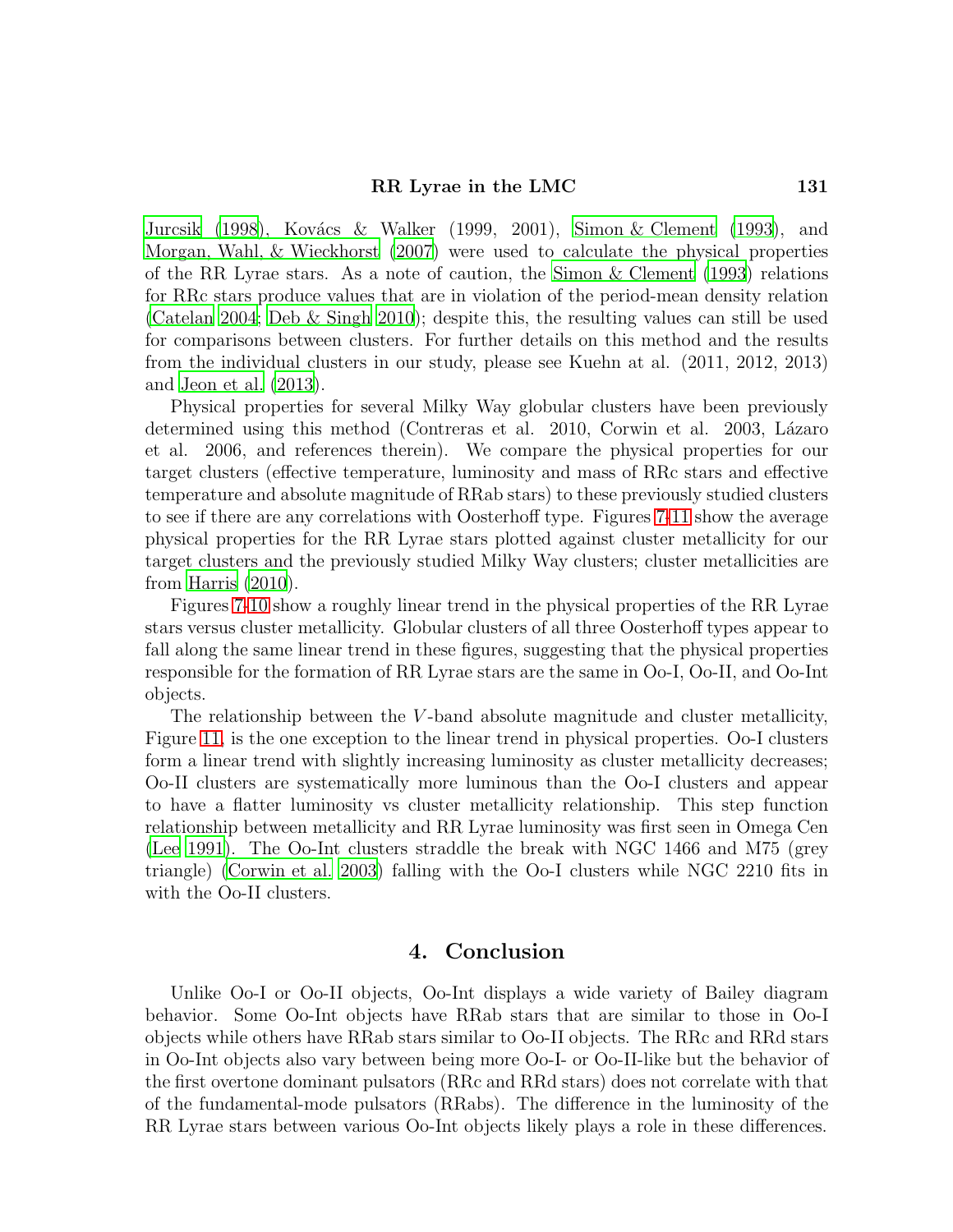<span id="page-9-0"></span>



**132** 

132 KuehnKuehn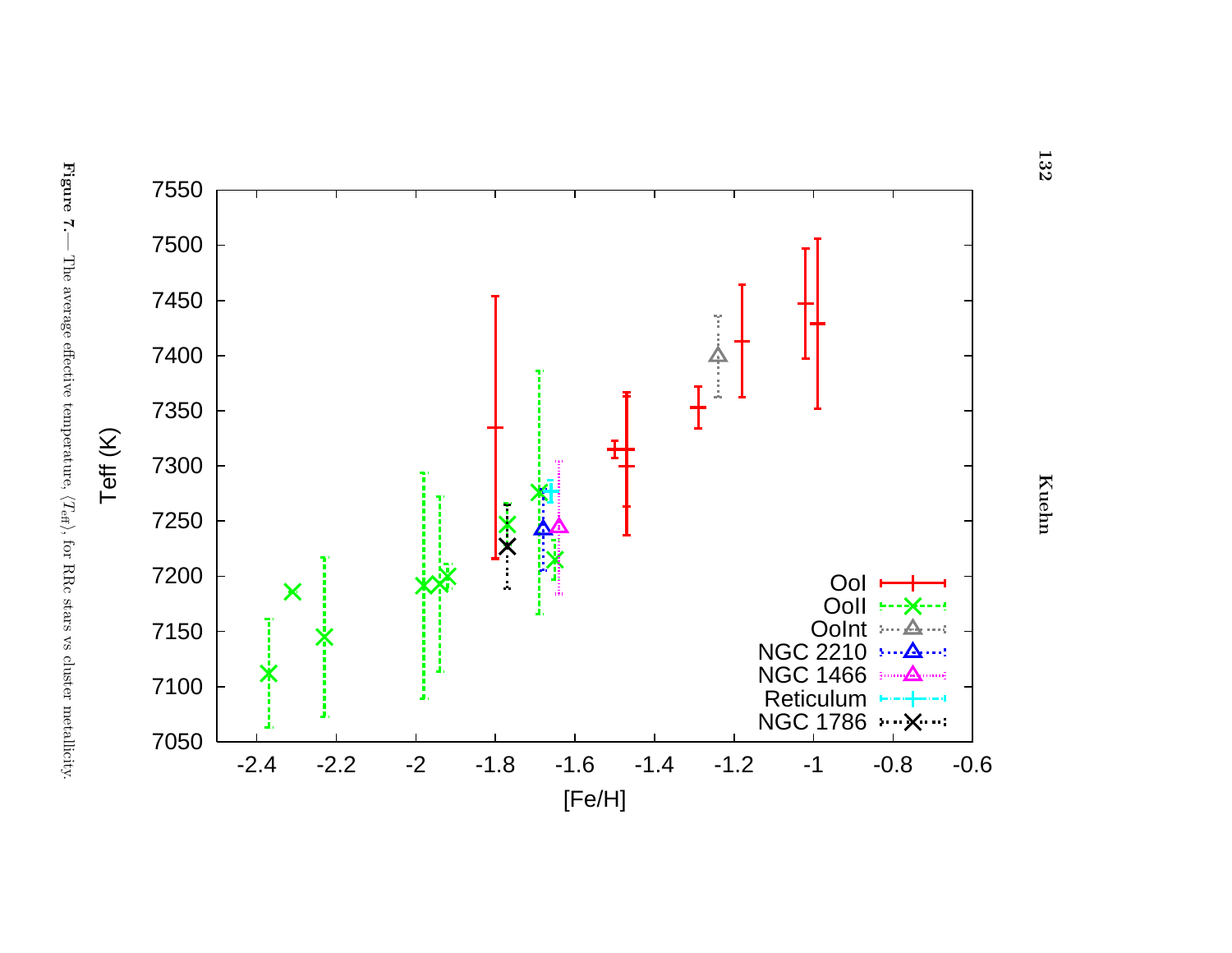



Figure 8.— Average luminosity (in terms of the luminosity of the Sun),  $\langle L/L_{\odot}$ ), for RRc stars vs cluster metallicity.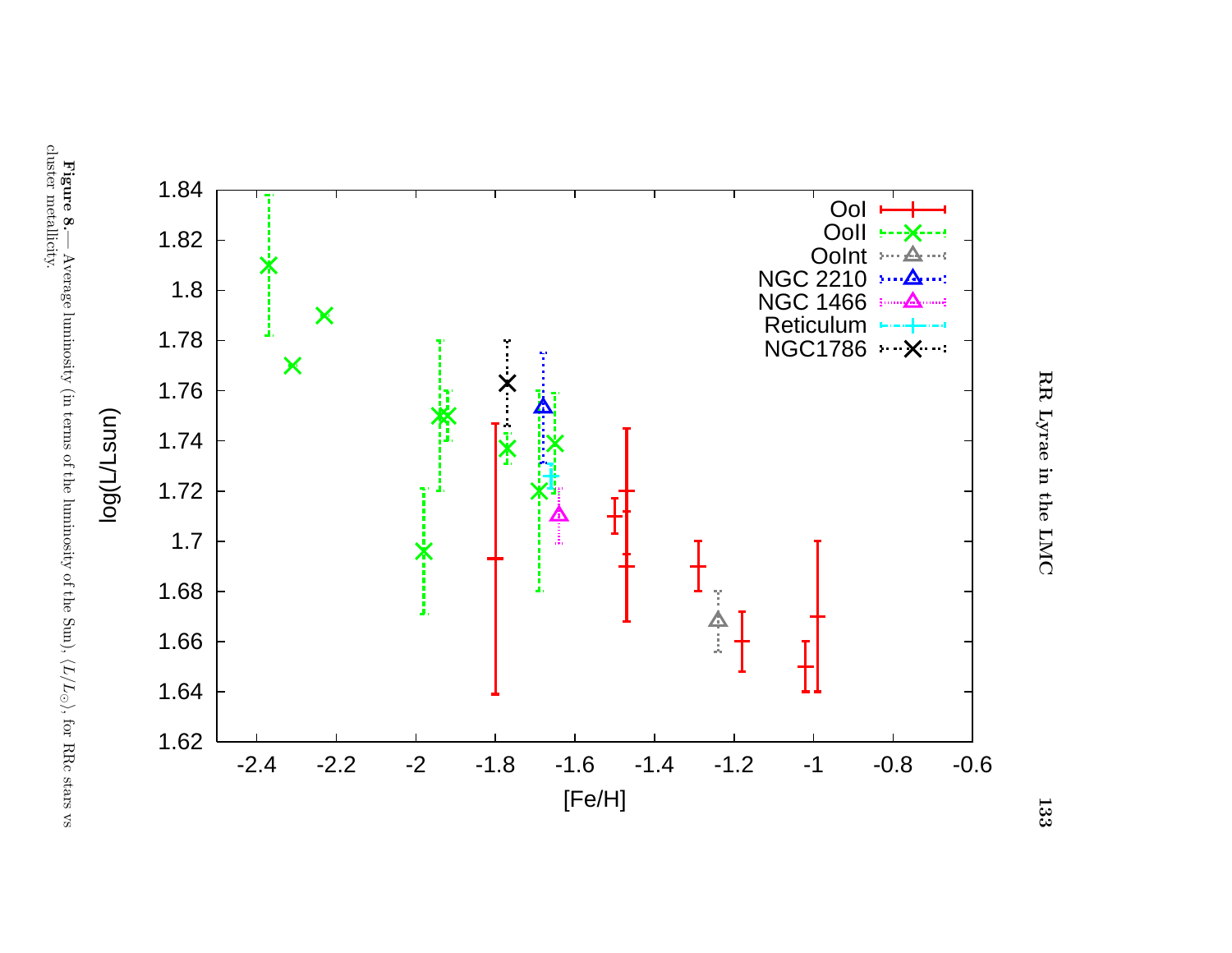

134

134 KuehnKuehn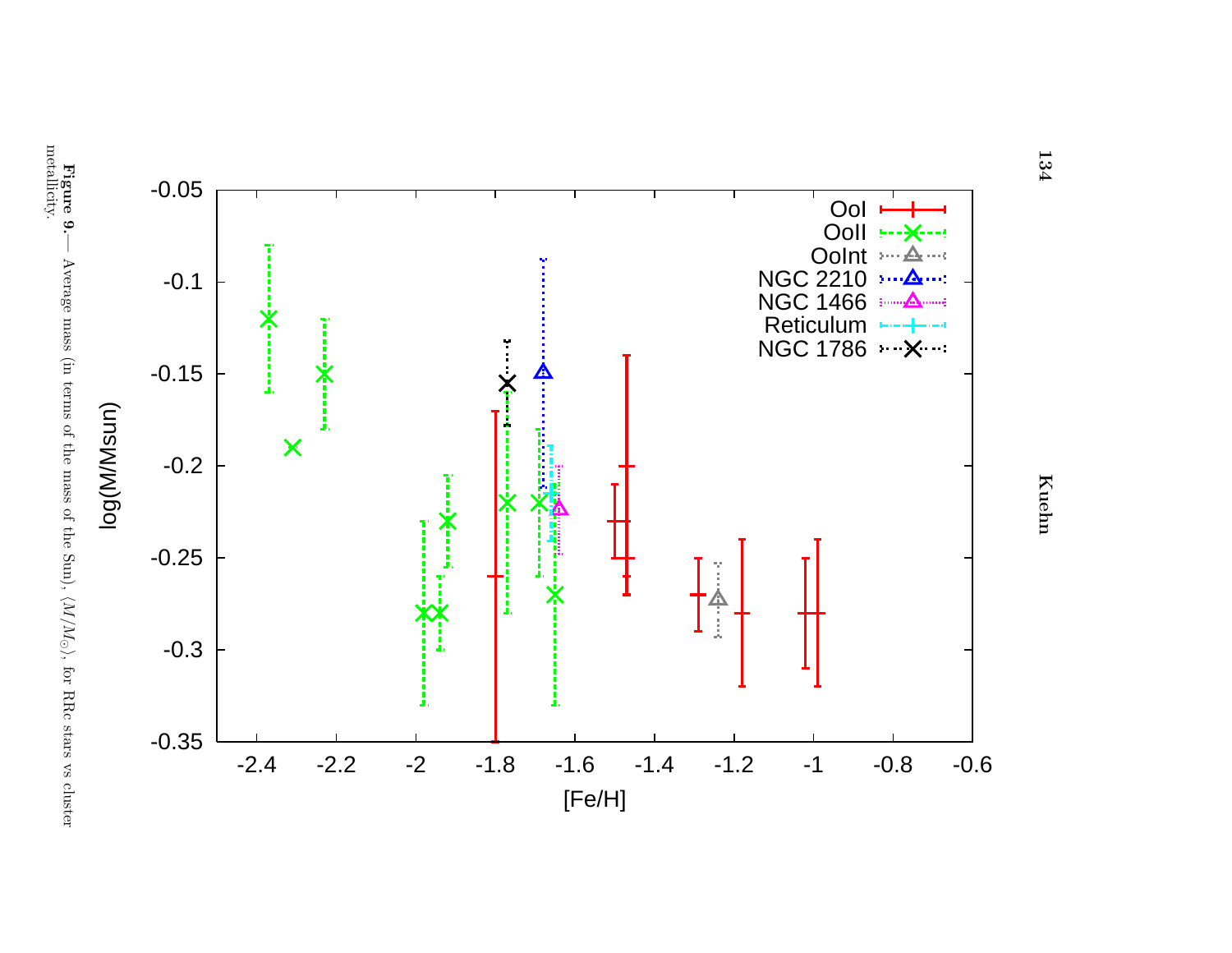

<span id="page-12-0"></span>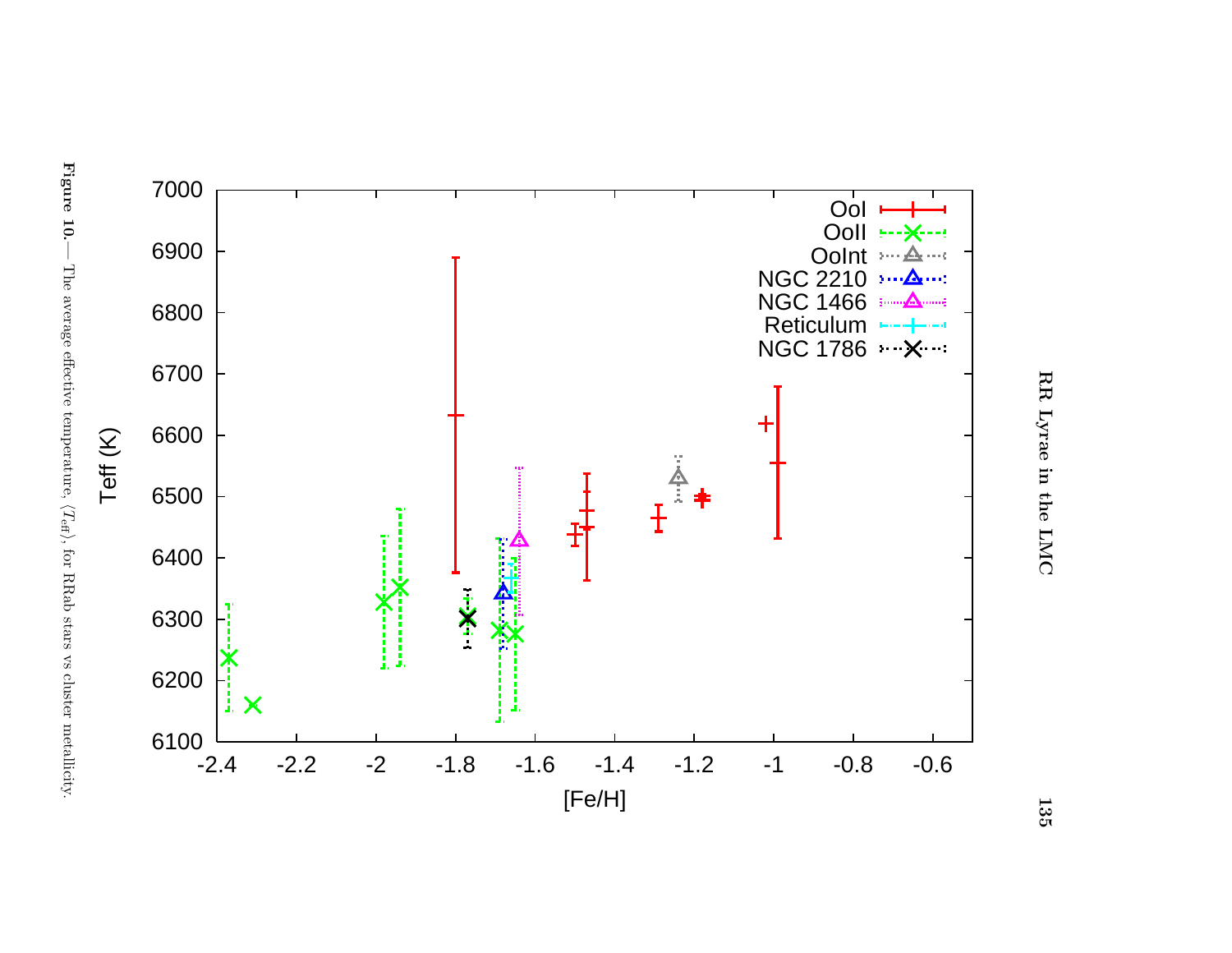<span id="page-13-0"></span>



136

136 KuehnKuehn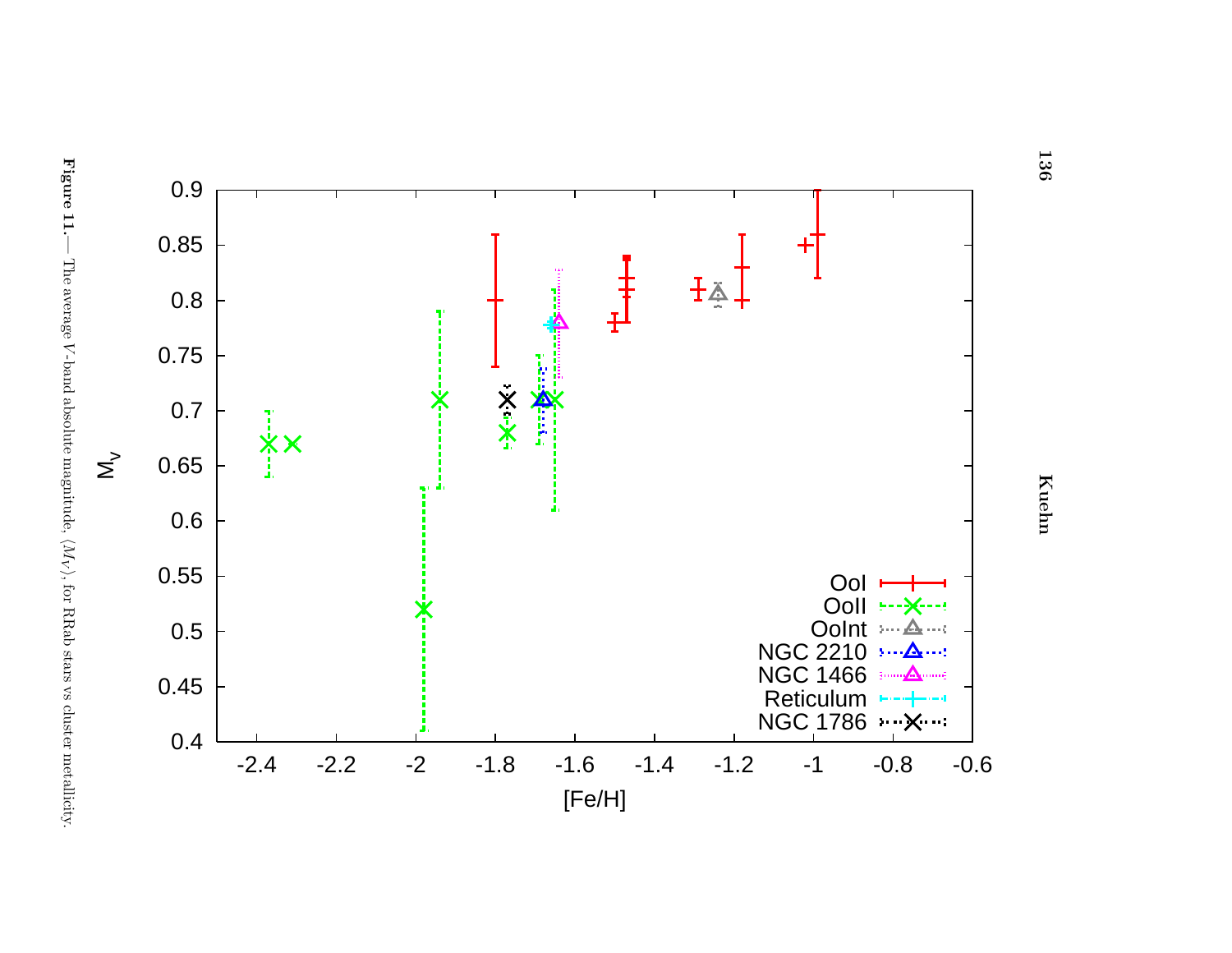#### RR Lyrae in the LMC 137

We also looked at how the Bailey diagram behavior of Oo-Int objects compares to that of Oo-I/II systems. We found that some Oo-Int objects have RRab stars that appear similar to those in Oo-I/II systems with the major difference being the minimum RRab period of the clusters. This minimum RRab period, which represents the transition point between RRab and RRc stars, appears to be the important difference between whether a system is classified as an Oo-Int or an Oo-I/II.

The Fourier-derived physical properties for the RR Lyrae stars mostly show linear trends versus cluster metallicity. These trends are the same for Oo-I, Oo-II, and Oo-Int clusters, suggesting that the physical processes that formed the RR Lyrae stars are the same regardless of Oosterhoff type. The one exception to the linear trends that carry through all three Oosterhoff groups is the relationship between the absolute magnitude of RRab stars and cluster metallicity (Figure [11\)](#page-13-0), which appears as more of a step function with RRab stars in Oo-II clusters more luminous than those in Oo-I clusters. The Oo-Int clusters fall on either side of the step function with some falling in with the Oo-I clusters while others fall in with the Oo-II ones.

The step-function like behavior in the absolute magnitude of the RRab stars and the differing Bailey diagram behavior of Oo-Int systems indicate that Oo-Int objects cannot be considered a homogenous set. The difference between the Oo-I-like Oo-Int clusters and the Oo-II-like ones may be due to the luminosity difference of the RRab stars seen in Figure [11.](#page-13-0)

### 5. Acknowledgments

Support for H.A.S. and C.A.K. is provided by NSF grants AST 0607249 and AST 0707756. Support for M.C. is provided by the Chilean Ministry for the Economy, Development, and Tourism's Programa Iniciativa Científica Milenio through grant P07-021-F, awarded to The Milky Way Millennium Nucleus; by the BASAL Center for Astrophysics and Associated Technologies (PFB-06); by Proyecto Fondecyt Regular #1110326; and by Proyecto Anillo ACT-86.

#### References

<span id="page-14-3"></span>Abadi, M.G., Navarro, J.F., & Steinmetz, M. 2006, MNRAS, 365, 747

- <span id="page-14-1"></span>Arp, H.C. 1955, AJ, 60, 317
- <span id="page-14-2"></span>Bullock, J.S., & Johnston, K.V. 2005, ApJ, 474, L15
- <span id="page-14-7"></span>Cacciari, C., Corwin, T. M., & Carney, B.W. 2005, AJ, 129, 267
- <span id="page-14-10"></span>Catelan, M. 2004, APSC, 310, 113
- <span id="page-14-5"></span>Catelan, M. 2009a, Ap&SS, 320, 261
- <span id="page-14-0"></span>Catelan, M. 2009b, IAU Symp. 258, 209
- Contreras, R., et al. 2010, AJ, 140, 1766
- <span id="page-14-12"></span>Corwin, T.M., Catelan, M., Smith, H.A., Borissova, J., Ferraro, F.R., & Raburn, W.S. 2003, AJ, 125, 2543
- <span id="page-14-8"></span>Corwin, T.M., et al. 2008, AJ, 135, 1459
- Deb, S., & Singh, H.P. 2010, MNRAS, 402, 691
- <span id="page-14-11"></span><span id="page-14-6"></span>Drake, A.J., et al. 2013, ApJ, 763, 32
- <span id="page-14-4"></span>Font, A.S., Johnston, K.V., Bullock, J.S., & Robertson, B.E. 2006, ApJ, 638, 585
- <span id="page-14-9"></span>Harris, W.E. 2010, arXiv1012.3224H